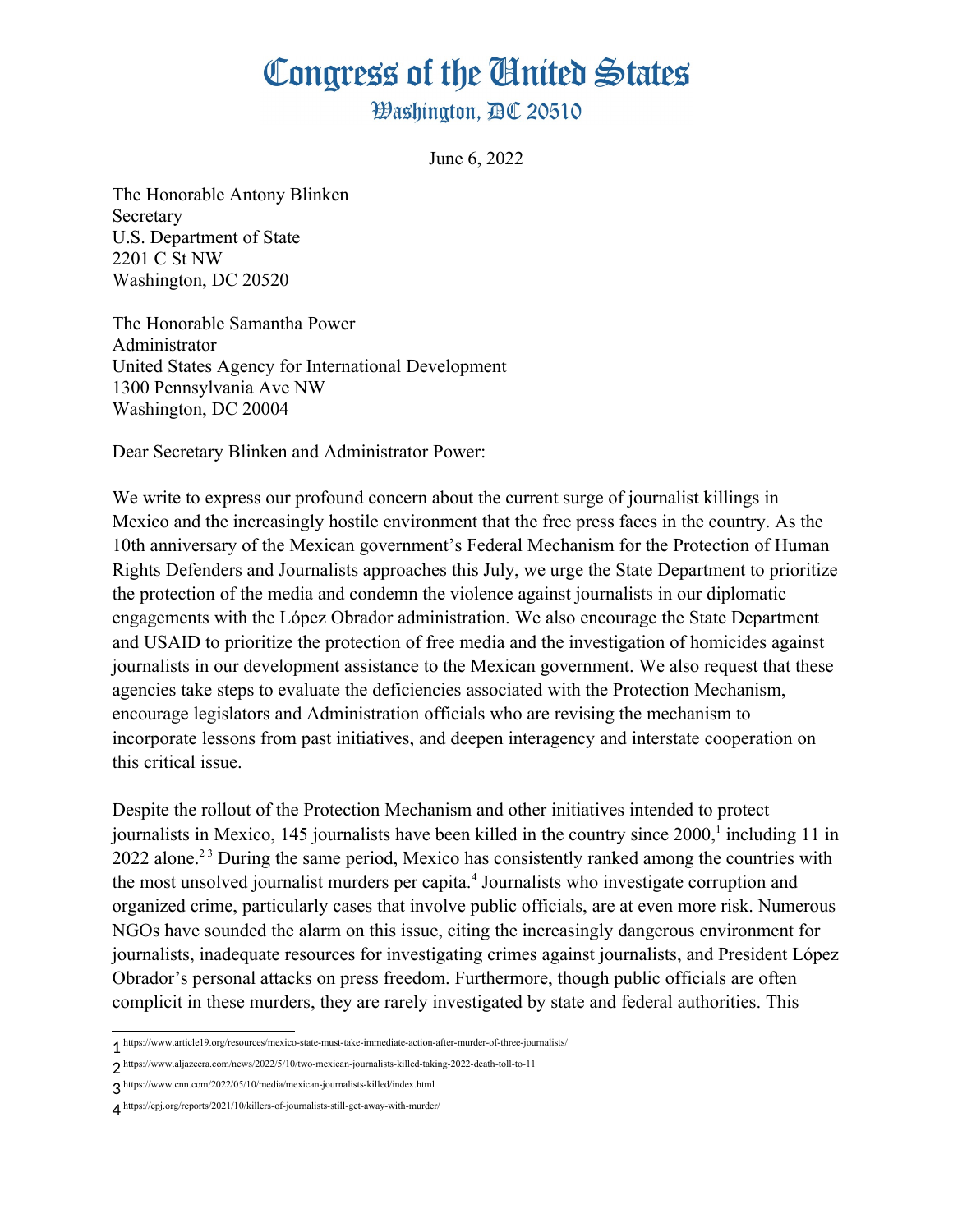environment and prevalent impunity allow for crimes to continue against members of the media.

<span id="page-1-0"></span>In October 2020, the Mexican Congress eliminated the independent funding that supported the Protection Mechanism. At the time, President López Obrador said he supported eliminating the trusts that provided the independent funding because they were "totally autonomous."<sup>[5](#page-1-1)</sup> Now the program depends on the Interior Ministry to pay for protection measures, but funds have been consistently cut. Eliminating the Protection Mechanism's financial independence has made it more difficult to protect at-risk journalists and human rights defenders. Furthermore, President López Obrador has made clear that the safety of journalists and protection of the free press is not a priority for his administration. In fact, President López Obrador has frequently denigrated and intimidated independent journalists, and activists in daily press briefings.

Several of the Mexican government's programs intended to combat this long-standing trend receive significant funding from USAID. For example, the Protection Mechanism, which provides bodyguards, panic buttons, and other protective measures to at-risk journalists, has been supported by USAID for years. This year's killings and the increasing level of violence suggest these measures have not been effective in meeting their intended goals. In February of this year, an audit by the Superior Auditor of the Federation (*Auditoría Superior de la Federaciόn*), the supreme audit institution of Mexico, found deficiencies in the hiring of bodyguards, completing thorough investigations and prosecutions, and in the training and skills of the personnel that provide services contracted by the Protection Mechanism in 2020.<sup>[6](#page-1-3)</sup> The audit also found that the Mechanism does not currently have the proper resources, human or technical, to provide an effective service to those it is meant to protect. Funds for the Protection Mechanism have been consistently cut by the Ministry of the Interior and the report shows that the funds available are being mismanaged.

<span id="page-1-6"></span><span id="page-1-4"></span><span id="page-1-2"></span>These concerns are echoed by reports from OHCHR<sup>[7](#page-1-5)</sup> and the European Union (EU),<sup>[8](#page-1-7)</sup> which both found that the Protection Mechanism is underfunded and that widespread corruption at all levels of government combined with an insufficient justice system have led to almost total impunity. In fact, the EU found that at least nine individuals enrolled in the Protection Mechanism have been killed and 95% of journalist murders go unsolved. This strongly suggests the Protection Mechanism is not being properly implemented and should not be the sole tool of the government in addressing violence against journalists. Furthermore, the lack of cooperation between state governments, federal agencies, and the justice system, as well, as between the Mechanism and the Special Prosecutor's Office for the Attention to Crimes Committed against Freedom of Expression (FEADLE ) has undermined the Protection Mechanism's effectiveness—with deadly consequences.

We believe the new focus on security cooperation within the U.S.-Mexico Bicentennial

<span id="page-1-1"></span>[<sup>5</sup>](#page-1-0) https://www.hrw.org/news/2020/11/03/another-blow-mexican-journalists-and-human-rights-defenders

<span id="page-1-3"></span>[<sup>6</sup>](#page-1-2) https://www.eleconomista.com.mx/politica/Fallan-medidas-para-periodistas-y-defensores-de-DH-20220220-0089.html

<span id="page-1-5"></span>[<sup>7</sup>](#page-1-4) https://tbinternet.ohchr.org/Treaties/CESCR/Shared%20Documents/MEX/INT\_CESCR\_FCO\_MEX\_37549\_S.pdf

<span id="page-1-7"></span>[<sup>8</sup>](#page-1-6) https://www.europarl.europa.eu/doceo/document/TA-9-2022-0078\_EN.html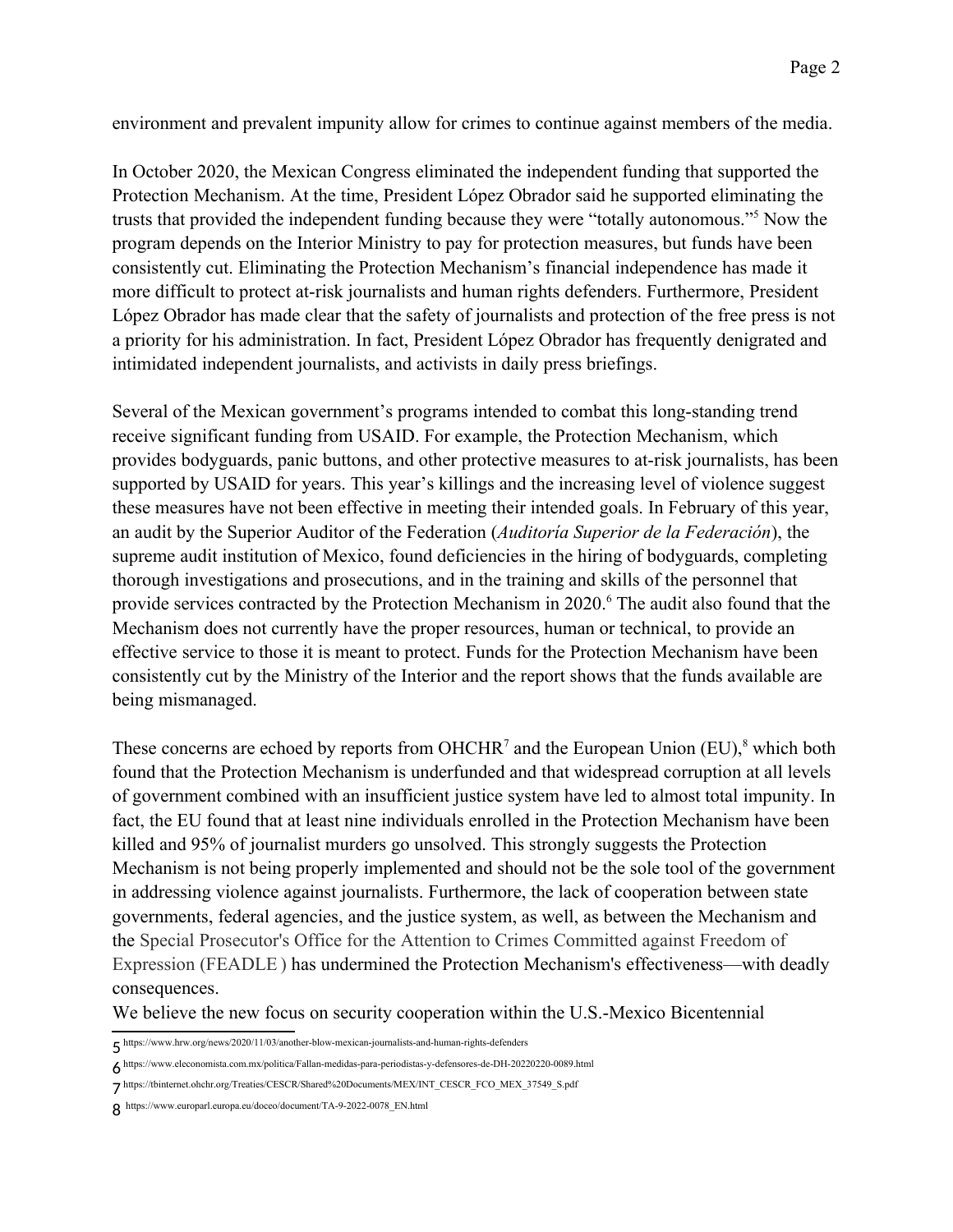Framework for Security, Public Health and Safe Communities, and the  $10<sup>th</sup>$  anniversary of the Protection Mechanism provide the State Department and USAID with the opportunity to evaluate our cooperation and find effective ways to hold the Mexican government accountable for its ineffectiveness at addressing violence against journalists.

It is particularly important for the United States to seriously engage with the programs it helps fund, analyze their effectiveness, and determine what changes are necessary to ensure the program's success. As the number of journalists killed in Mexico increases, the United States government must exert pressure on President López Obrador's administration to relay the importance of supporting free press and civil society. We submit the below questions and recommendations in hopes of encouraging a frank assessment of existing journalist protection initiatives and to encourage forward-facing partnership between our two countries on this important issue.

Therefore, we ask that the State Department and USAID:

- Provide information on how it plans to promote the protection of journalists and other human rights defenders within the new U.S.-Mexico Bicentennial Framework;
- Provide a detailed plan for working with the government and subnational governments of Mexico to conduct transparent investigations on the killings of journalists;
- Provide an analysis of the success and challenges of currently funded USAID and State programs intended to protect journalists and promote freedom of expression and freedom of the press;
- Urge the Government of Mexico to take concrete, prompt, and effective measures to strengthen national, state, and local institutional efforts to protect journalists and freedom of the press;
- Collaborate with the Government of Mexico to implement a set of comprehensive strategies for prevention, protection, reparations, and accountability in order to ensure that journalists can continue their activities without fear of reprisal and without restriction;
- Urge that Mexican authorities provide sufficient, immediate funding for the Federal Mechanism for the Protection of Human Rights Defenders and Journalists, as well as oversight and inter-government cooperation so it effectively fulfills its mission;
- Urge the Government of Mexico to implement recommendations from the UN High Commissioner for Human Rights and the Inter-American Commission on Human Rights.

Thank you for your timely response to our questions. Freedom of the press and freedom of assembly are essential for a healthy democracy.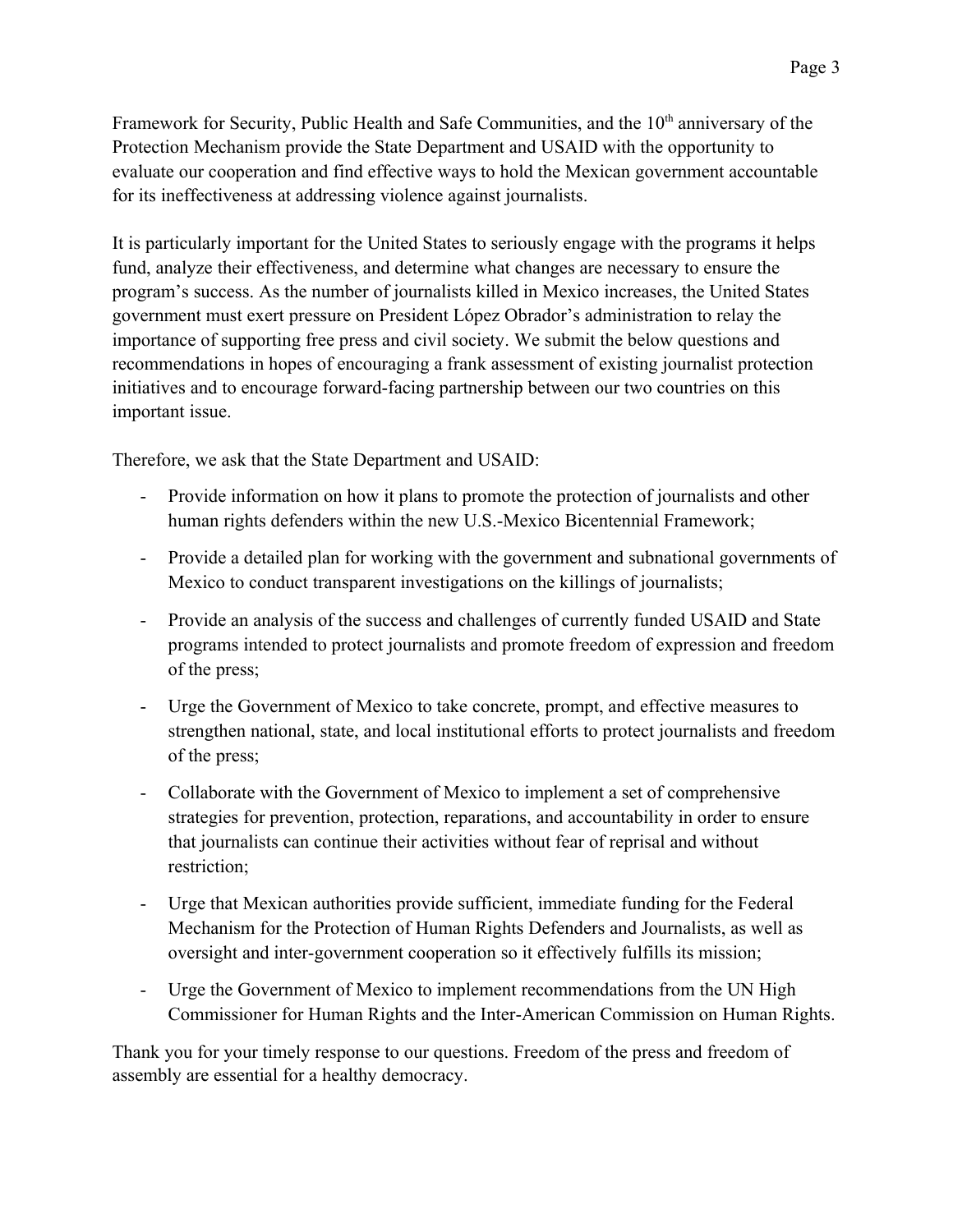Respectfully,

Aroun LASTRO

oaquin Castro Member of Congress

Raúl M. Grijalva

Member of Congress

Jesús G. "Chuy" García Member of Congress

Kenica Erobar

Veronica Escobar Member of Congress

Ilhan Omar Member of Congress

Eleanor Holmes Norton Member of Congress

Jan Schakowsky Member of Congress

Jamie Raskin

Member of Congress

Sara  $M$ ember of Congress

Mark Pocan Member of Congress

Jimmy Gomez Member of Congress

Juan Vargas Member of Congress

Andy Levin Member of Congress

an Lowenthal Alan Lowenthal

Member of Congress